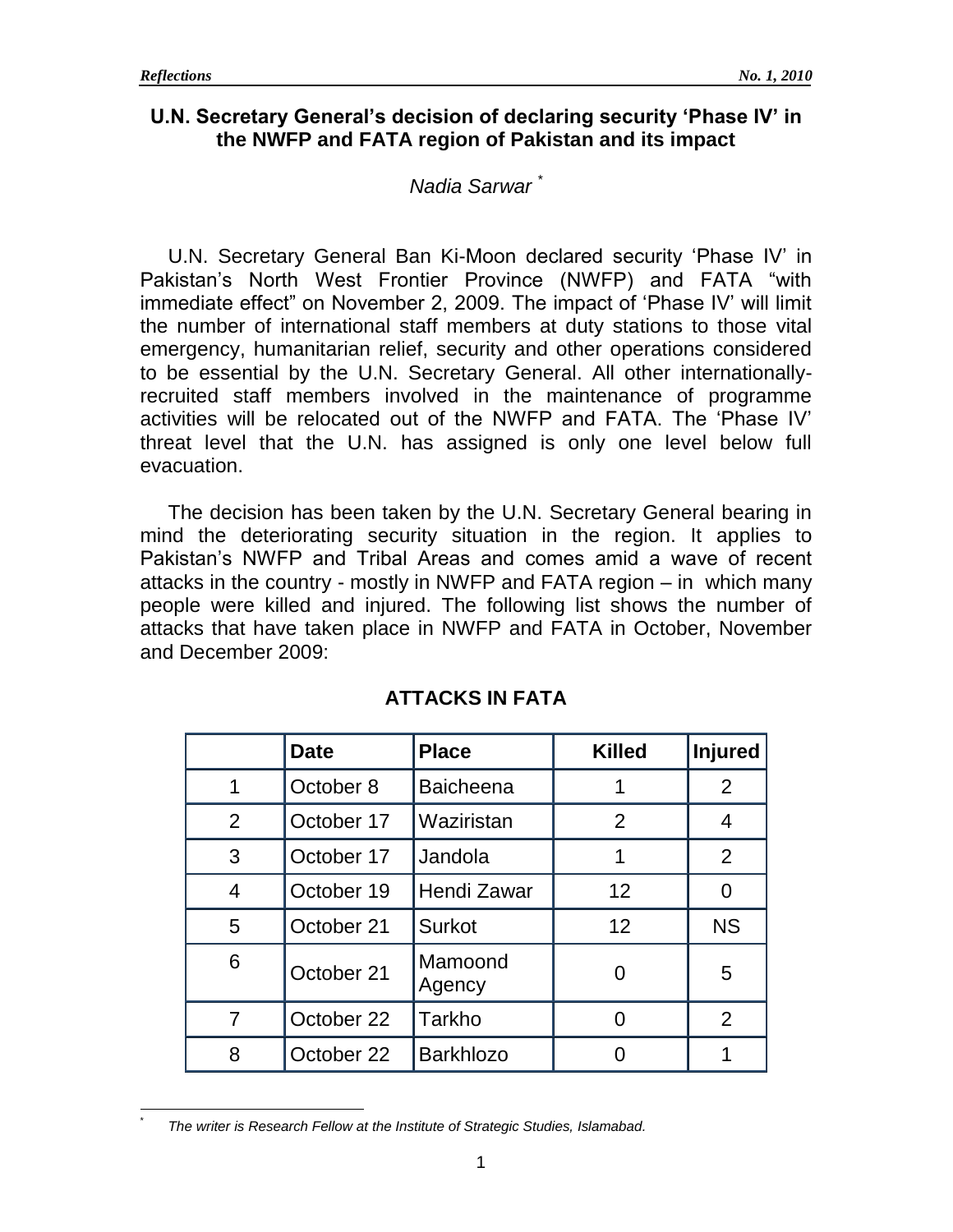| 9  | October 23     | <b>Suran Darra</b><br>Chowk | 18             | 6              |
|----|----------------|-----------------------------|----------------|----------------|
| 10 | October 25     | <b>Fort Salop</b>           | $\overline{2}$ | $\overline{4}$ |
| 11 | October 27     | Safi                        | 0              | 3              |
| 12 | October 31     | <b>Sur Dhand</b>            | $\overline{7}$ | 12             |
| 13 | November 1     | <b>Bara</b>                 | 0              | $\overline{4}$ |
| 14 | November 1     | <b>Bara</b>                 | $\overline{0}$ | $\overline{4}$ |
| 15 | November 5     | Sararogha                   | 5              | $\overline{2}$ |
| 16 | November 5     | Akakhel                     | $\mathbf 0$    | $\overline{0}$ |
| 17 | November<br>10 | <b>Barkhlozo</b><br>road    | $\overline{0}$ | 1              |
| 18 | November<br>11 | Ghanam<br>Shah              | 10             | $\overline{2}$ |
| 19 | November<br>11 | Nawagai                     | $\overline{0}$ | $\overline{4}$ |
| 20 | November<br>17 | <b>Ghazi Gul</b><br>Killay  | $\overline{0}$ | $\overline{0}$ |
| 21 | November<br>18 | Jandola-<br>Srarogha        | $\overline{0}$ | 3              |
| 22 | November<br>27 | Mamoond<br>Agency           | $\overline{1}$ | $\overline{0}$ |
| 23 | December 6     | Chinari                     | 0              | $\overline{4}$ |
| 25 | December 6     | Malangi                     | $\overline{2}$ | $\overline{2}$ |

## **Source:**

http://www.satp.org/satporgtp/countries/pakistan/database/bombbl ast.htm

## **ATTACKS IN NWFP**

| Date       | <b>Place</b>  | killed | <i>Injured</i> |
|------------|---------------|--------|----------------|
| October 12 | <b>Alpuri</b> | 45     | 41             |
| October 15 | <b>Kohat</b>  | 11     | 22             |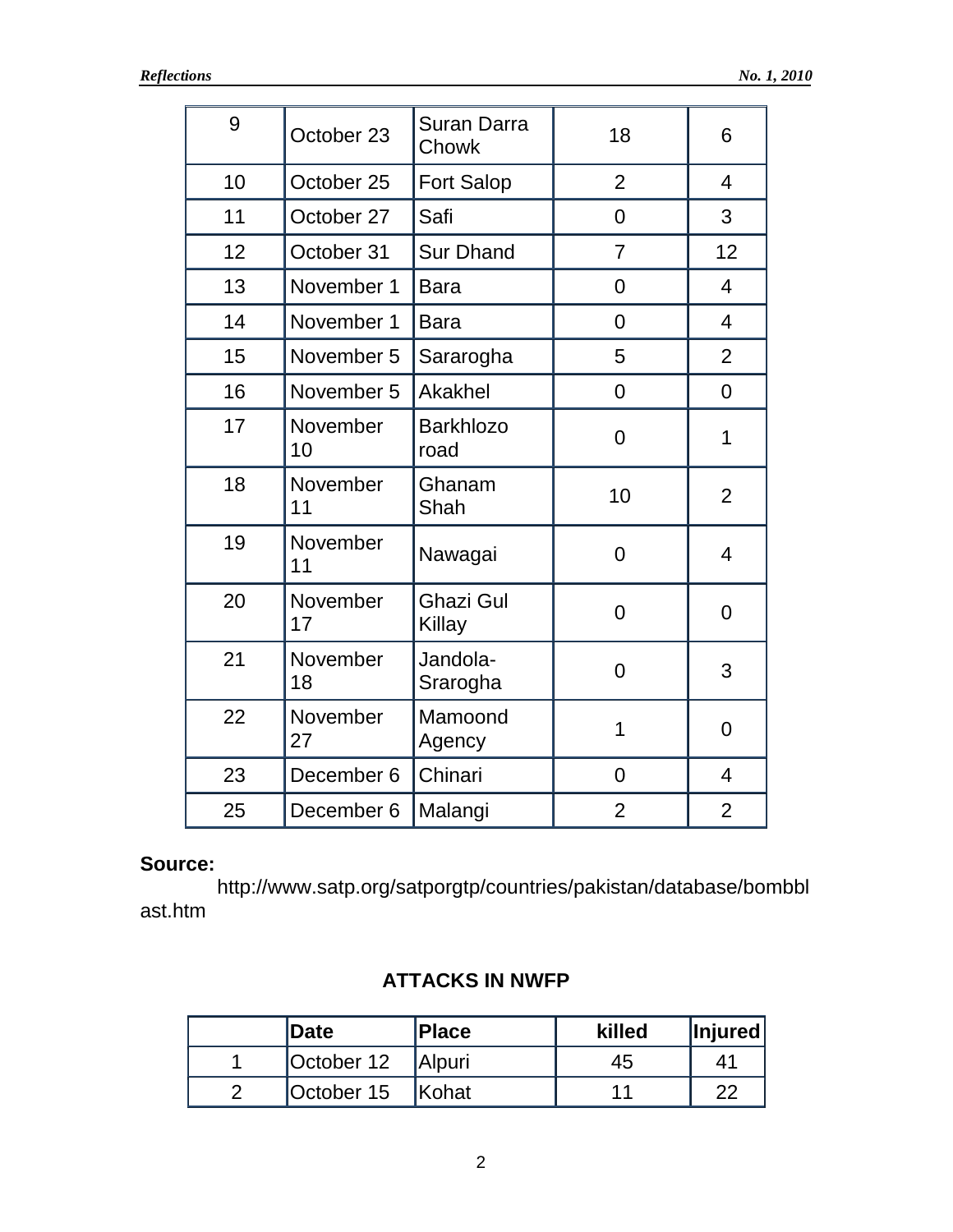| 3              | October 15            | Peshawar                | 1              | 12             |
|----------------|-----------------------|-------------------------|----------------|----------------|
| 4              | October 16            | Peshawar                | 15             | 19             |
| 5              | October 20            | Mansehra                | $\overline{0}$ | 3              |
| 6              | October 23            | Peshawar                | $\overline{0}$ | 15             |
| $\overline{7}$ | October 28            | Peshawar                | 117            | 200            |
| 8              | October 31            | Hangu                   | 0              | $\overline{0}$ |
| 9              | October 28            | Peshawar                | 117            | 200            |
| 10             | October 31            | Hangu                   | $\overline{0}$ | $\overline{0}$ |
| 11             | November 4            | PAF Range<br>road       | $\overline{2}$ | 0              |
| 12             | November 5            | Hangu                   | $\overline{0}$ | $\overline{0}$ |
| 13             | November 8            | Peshawar                | 18             | 39             |
| 14             | November 9            | Latifabad<br>(Peshawar) | 3              | 5              |
| 15             | November 10 Charsadda |                         | 34             | 100            |
| 16             | November 11 Dir       |                         | $\overline{0}$ | $\mathbf{1}$   |
| 17             | November 12 Hangu     |                         | $\overline{2}$ | 6              |
| 18             | November 13 Peshawar  |                         | 13             | 60             |
| 19             | November 13 Bannu     |                         | 10             | 22             |
| 20             | November 14 Peshawar  |                         | 15             | 21             |
| 21             | November 16 Badaber   |                         | 3              | 30             |
| 22             | November 19 Peshawar  |                         | 20             | 50             |
| 23             | November 26 Peshawar  |                         | $\overline{0}$ | 3              |
| 24             | December 1            | <b>Dherai</b>           | $\overline{1}$ | 13             |
| 25             | December 2            | Arawali                 | $\mathbf 0$    | $\mathbf 0$    |
| 26             | December 3            | Peshawar                | $\mathbf 0$    | $\mathbf 1$    |

#### **Source**:

http://www.satp.org/satporgtp/countries/pakistan/database/bom bblast.htm

This surge of violence in Pakistan has prompted the U.N. to withdraw its international staff from the NWFP and FATA. The NWFP has suffered repeated attacks in the current and past few months. Parts of NWFP, including its capital Peshawar, have been the site of numerous bombings and attacks in 2009.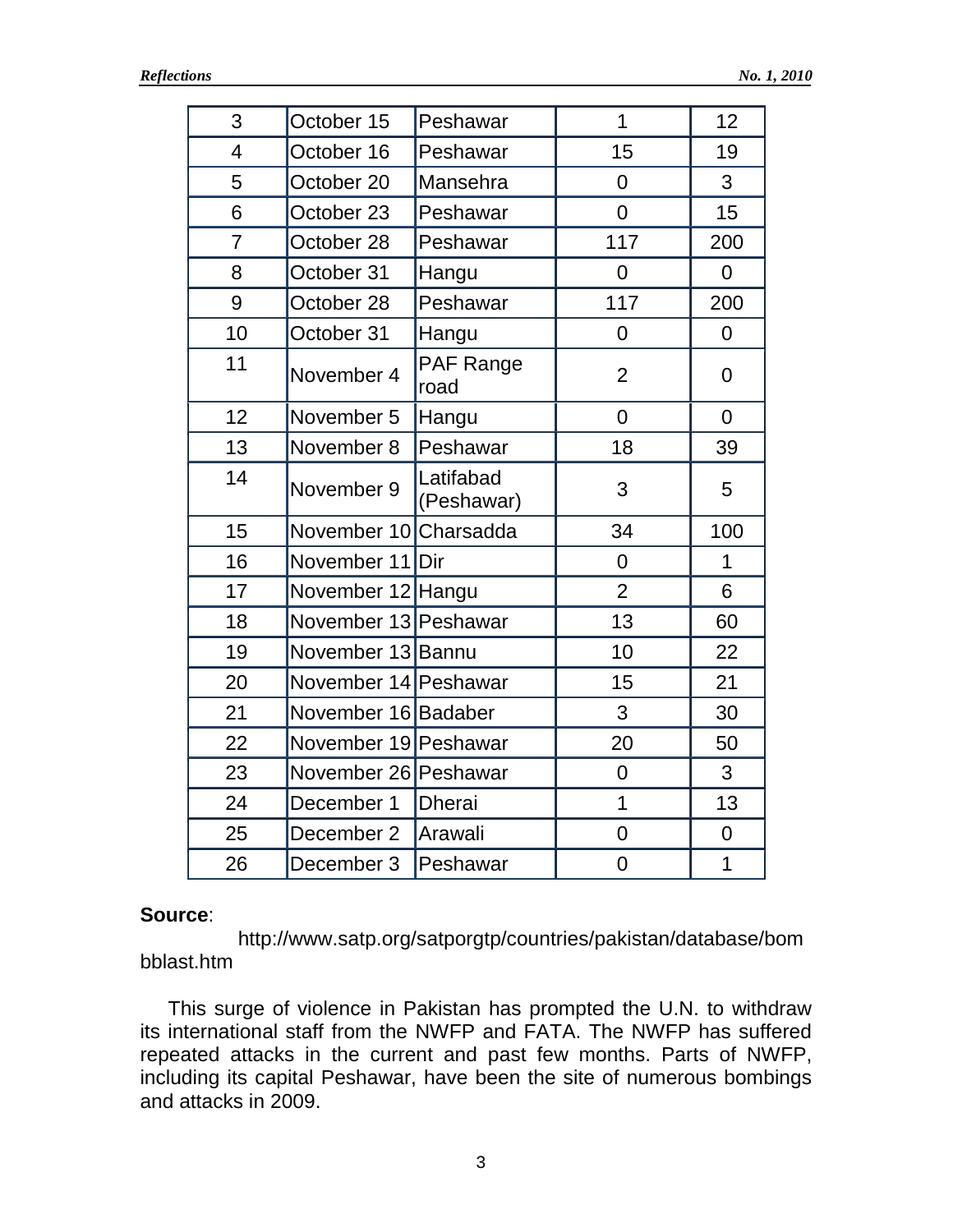The decision follows an attack on the U.N. World Food Programme (UNWFP) office in Islamabad on October 5, 2009, in which five people were killed and many other injured. The bombing was the first direct attack on a U.N. agency in the history of Pakistan, but was the fourth attack on the U.N. community in 2009. Previously, the head of the refugee agency, UNHCR, had been kidnapped in Balochistan and held in captivity by insurgents for several months before being released, reportedly after paying a heavy ransom. In another incident, two employees of the UN – one working for the UNHCR and the other for children"s relief agency UNICEF - were killed in the June 2009 suicide bombing at Pearl Continental hotel in Peshawar. Later the same month, another senior UNHCR official was shot dead when militants tried to kidnap him in a camp for IDPs in Peshawar. In all, eleven U.N. staff members have been killed in terrorist incidents in Pakistan in 2009.

The U.N. Secretary General"s decision of suspending long-term development work in such fields as health, education, agriculture and the environment in the tribal areas and NWFP will cost Pakistan heavily. This is a provisional suspension of activities, but still a big blow for a country that is fighting a crucial war against insurgents in South Waziristan and the Malakand region, while also having to deal with the IDPs who have fled the conflict in NWFP. Devoid of the help from the U.N., it will be difficult for Pakistan to overcome the humanitarian crises that result from the war.

The decision of closing down offices in NWFP and FATA will also put the Pakistani government in trouble as far as rehabilitation and reconstruction of these areas is concerned. U.N. agencies were playing a very important role in terms of relief and rehabilitation in the conflictinflicted areas. The U.N. World Food Programme was playing a critical role by helping the Pakistan government provide aid and other amenities to the IDPs. The WFP make its possible for the government forces to pursue the Tehrik-i-Taliban Pakistan (TTP) and lessen the disturbance to civilian lives.

According to WFP figures, between mid-2008 and April 2009, at least 550,000 people fled their homes in FATA and NWFP. Since early May 2009, when the armed conflict further intensified, another mass displacement of over three million people took place. The UNWFP responded by setting up over 25 humanitarian hubs as well as food distribution points in camps to help millions of displaced people. In addition, one WFP operation is especially focused on addressing food insecurity in the FATA region. $<sup>1</sup>$ </sup>